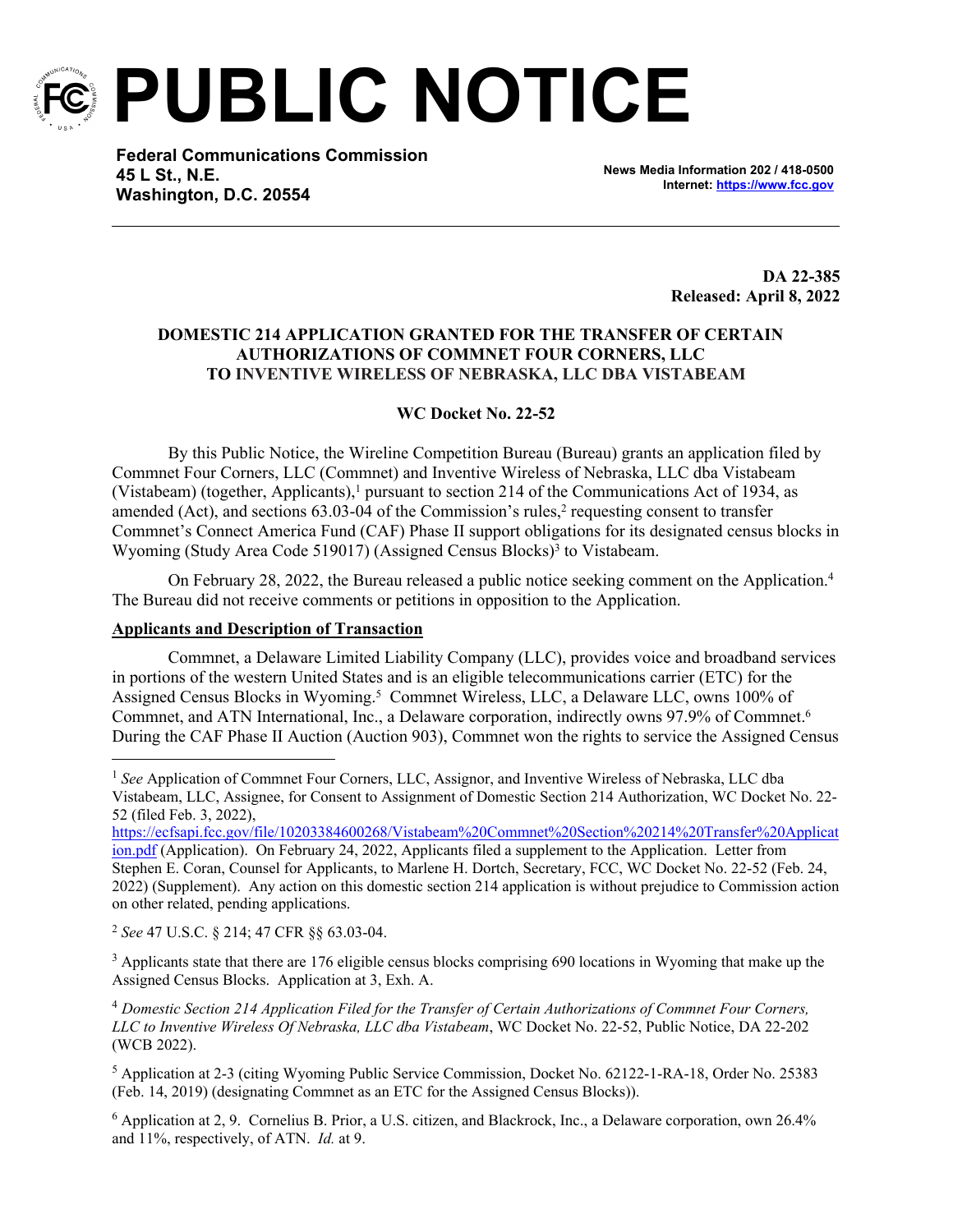Blocks.<sup>7</sup> Applicants state that "[a]t present, there are no local subscribers of Commnet in the Assigned Census Blocks."<sup>8</sup>

Vistabeam, a Nebraska LLC, is a voice and broadband provider and ETC in Wyoming.<sup>9</sup> It currently provides fixed wireless and fiber-to-the-home services in Wyoming, Nebraska, and Colorado.<sup>10</sup> Matthew M. Larsen, a U.S. Citizen, and the Dallas L. Larsen Trust (Trust), a Family Trust, own 80% and 10%, respectively, of Vistabeam.<sup>11</sup> During the CAF Phase II Auction, Vistabeam won the rights to service 467 census blocks in Wyoming.<sup>12</sup> Applicants state that "Vistabeam has expended CAF support funds in connection with deployment in its CAF-supported area, and expects to meet the 40 percent buildout milestone well ahead of the three-year milestone deadline."<sup>13</sup>

Pursuant to the terms of the proposed transaction, Commnet will assign to Vistabeam, with respect to the Assigned Census Blocks, (a) Commnet's accumulated CAF II support associated with the Assigned Census Blocks, certain assets obtained with CAF II support, and Commnet's entitlement to receipts of all future CAF II support;<sup>14</sup> and (b) all of Commnet's obligations associated with the receipt of CAF II support, subject to required federal and state regulatory approvals.<sup>15</sup>

<sup>8</sup> Application at 2. Applicants state that Commnet's assigned CAF II support amount over 10 years in Wyoming is \$2,446,067.40. *Id.* at 3.

<sup>9</sup> *Id.* at 3 (citing Wyoming Public Service Commission, Docket No. 62127-1-RA-18, Order No. 25384 (Feb. 14, 2019) (designating Vistabeam as an ETC)).

<sup>10</sup> Application at 3.

<sup>11</sup> *Id.* at 10. The beneficiaries of the Trust are Matthew M. Larsen, Melissa Schneider, Lex Larsen, Erica Larsen-Dockray, and Patricia Larsen. All of the beneficiaries are U.S. citizens. The trustees of the Trust are Melissa Schneider and Patricia A. Larsen. No other individual or entity holds 10% or more of Vistabeam. *Id.*

<sup>12</sup> *Id.* at 3. *See Connect America Fund Phase II Auction Support Authorized For 387 Winning Bids*, AU Docket No. 17-182, WC Docket No. 10-90, Public Notice, 34 FCC Rcd 9406, Attach. A (Authorized Long Form Applicants and Winning Bids) (WCB/OEA 2019). In addition, Vistabeam won the rights to service 112 census blocks in Colorado and one census block in Nebraska. Application at 3. Vistabeam's assigned CAF II support amount over 10 years is \$5,240,646.20 for 1,692 locations in the three states. *Id.* Vistabeam also participated in and won the rights to provide service to 309 locations in Wyoming through Phase I of the Rural Digital Opportunity Fund (RDOF) Auction. *See Rural Digital Opportunity Fund Support Authorized For 5,657 Winning Bids,* AU Docket No. 20-34, WC Docket No. 19-126, WC Docket No. 10-90, Public Notice, DA 22-280, at Attach. A (Authorized Long-Form Applicants and Winning Bids) (WCB 2022) (authorizing Vistabeam to receive a support amount over 10 years of \$53,810).

<sup>13</sup> Application at 3-4*.* 

<sup>14</sup> Supplement, Attach. at paras. 4-5 (Additional Certification of Jeffrey Humiston, General Counsel of Commnet) (describing CAF Phase II funds that Commnet intends to retain to cover eligible expenses already incurred).

<sup>15</sup> Application at 1-2. Applicants state that Vistabeam will retain its current CAF obligations in addition to assuming Commnet's CAF obligations in the Assigned Census Blocks and that Vistabeam is not acquiring any of Commnet's telecommunications assets, services, or customers outside the CAF-supported areas. *Id.* at 2, 12. Applicants further state that, as a condition to each receiving CAF support, both Commnet and Vistabeam have been designated as ETCs and that, "[i]n connection with [this] transaction, the Applicants are filing for [Wyoming Commission]

(continued….)

<sup>7</sup> *Id.* at 3 (citing *Connect America Fund Phase II Auction Support Authorized for 459 Winning Bids*, AU Docket No. 17-182, WC Docket No. 10-90, Public Notice, 34 FCC Rcd 3142, 3147 and Attach. A (Authorized Long-Form Applicants and Winning Bids) (WCB/OEA 2019) (listing Commnet as a winning bidder in Wyoming and several other states and stating that ETCs seeking to transfer control of their domestic authorizations to operate pursuant to section 214 of the Act, or to engage in the sale of assets under section 214 must first receive approval from the Commission in accordance with sections 63.03 and 63.04 of the Commission's rules governing the procedures for domestic transfer of control/asset applications)).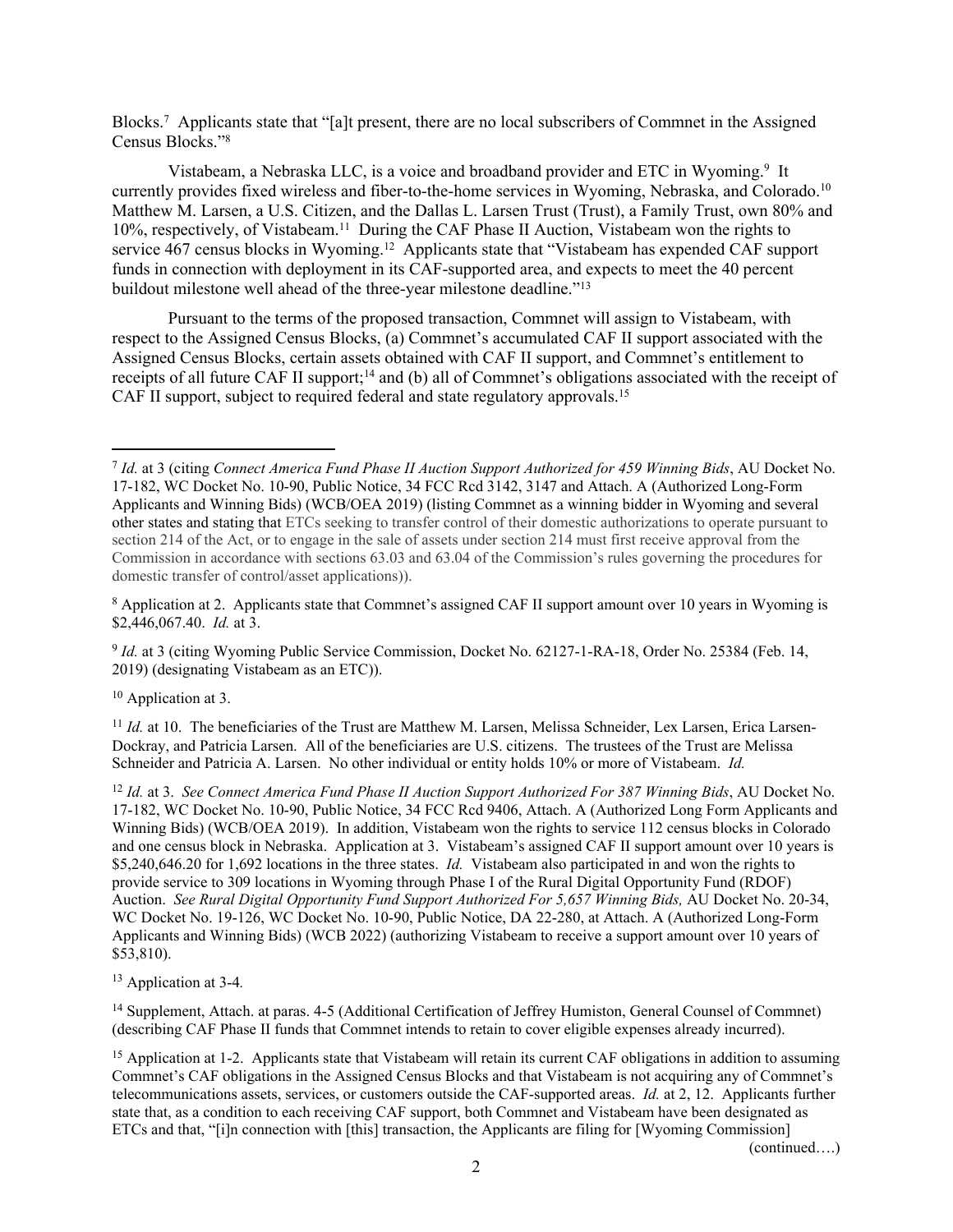Applicants assert that a grant of the Application would serve the public interest, convenience, and necessity.<sup>16</sup> Following the consummation of the proposed transaction, Applicants state that "no carrier change charges will result from the transaction, and no customer service or billing contact information will change as a result of the transaction."<sup>17</sup> Applicants maintain that "Vistabeam has both the necessary industry experience and requisite financial means to take on the responsibility of deploying CAFsupported voice and broadband service in the Assigned Census Blocks."<sup>18</sup> Applicants assert that "[s]ince becoming authorized to receive CAF support, Commnet realized that the Assigned Census Blocks might be served in a more expeditious and cost-effective manner by Vistabeam given its proximity to Commnet's CAF-supported areas, its existing operations, resources and infrastructure, and its ahead-ofschedule deployment of its own CAF obligations."<sup>19</sup> They further state that "[b]ecause Comment's CAF areas are adjacent to or nearby Vistabeam's existing operations and Vistabeam's CAF-supported areas, Vistabeam can achieve economies of scale and leverage its labor force, infrastructure and operational capabilities to rapidly and cost-effectively build out the Commnet CAF areas as it expands its broadband operations."<sup>20</sup> According to the Applicants, because "Vistabeam is not taking on any debt repayment obligations or otherwise increasing substantially its costs to deploy service . . . the transaction will not compromise Vistabeam's ability to meet the buildout milestones or performance obligations for either its CAF deployment or the deployment in the Assigned Census Blocks."<sup>21</sup>

## **Discussion**

We find, upon consideration of the record, that grant of the Application will serve the public interest, convenience, and necessity.<sup>22</sup> To make this determination under Commission precedent, we consider whether the proposed transaction could result in public interest harms by substantially frustrating or impairing the objectives or implementation of the Act or related statutes.<sup>23</sup> We then employ a balancing test weighing any potential public interest harms of the proposed transaction against any

<sup>18</sup> *Id.* at 6.

<sup>19</sup> *Id.* at 6-7.

<sup>20</sup> *Id*. at 7.

<sup>21</sup> *Id*.*; see id*. at Attach. (Certification of Matthew Larsen, CEO of Vistabeam).

approval for Commnet to relinquish its Wyoming ETC designation for the Assigned Census Blocks and for Vistabeam to expand its ETC designation to cover the Assigned Census Blocks." *Id.* at 4-5.

<sup>&</sup>lt;sup>16</sup> Application at 5-8.

<sup>17</sup> *Id*. at 5.

<sup>22</sup> 47 U.S.C. § 214(a); 47 C.F.R. § 63.03; *Telecommunications Carriers Eligible for Universal Service Support*, WC Docket No. 09-197, *Connect America Fund*, WC Docket No. 10-90, Order, 36 FCC Rcd 9384, para. 30 (WCB 2021).

<sup>23</sup> *See, e.g.*, *Application of Verizon Communications Inc. and América Móvil S.A.B. de C.V for Consent to Transfer Control of International Section 214 Authorization*, GN Docket No. 21-112; IBFS File No. ITC-T/C-20200930- 00173, Memorandum Opinion and Order, FCC 21-121, at para. 21 (rel. Nov. 22, 2021) (*Verizon-TracFone Order*) (citing *China Mobile International (USA) Inc., Application for Global Facilities-Based and Global Resale International Telecommunications Authority Pursuant to Section 214 of the Communications Act of 1934, as Amended*, Memorandum Opinion and Order, 34 FCC Rcd 3361, 3366, para. 9 (2019); *Applications for Consent to the Assignment and/or Transfer of Control of Licenses, Adelphia Communications Corporation (and subsidiaries, debtors-in-possession), Assignors, to Time Warner Cable Inc. (subsidiaries), Assignees; Adelphia Communications Corporation, (and subsidiaries, debtors-in-possession), Assignors and Transferors et al*., MB Docket No. 05-192, Memorandum Opinion and Order, 21 FCC Rcd 8203, 8219-21, paras. 27-28 (2006) (*Adelphia-TWC Order*)).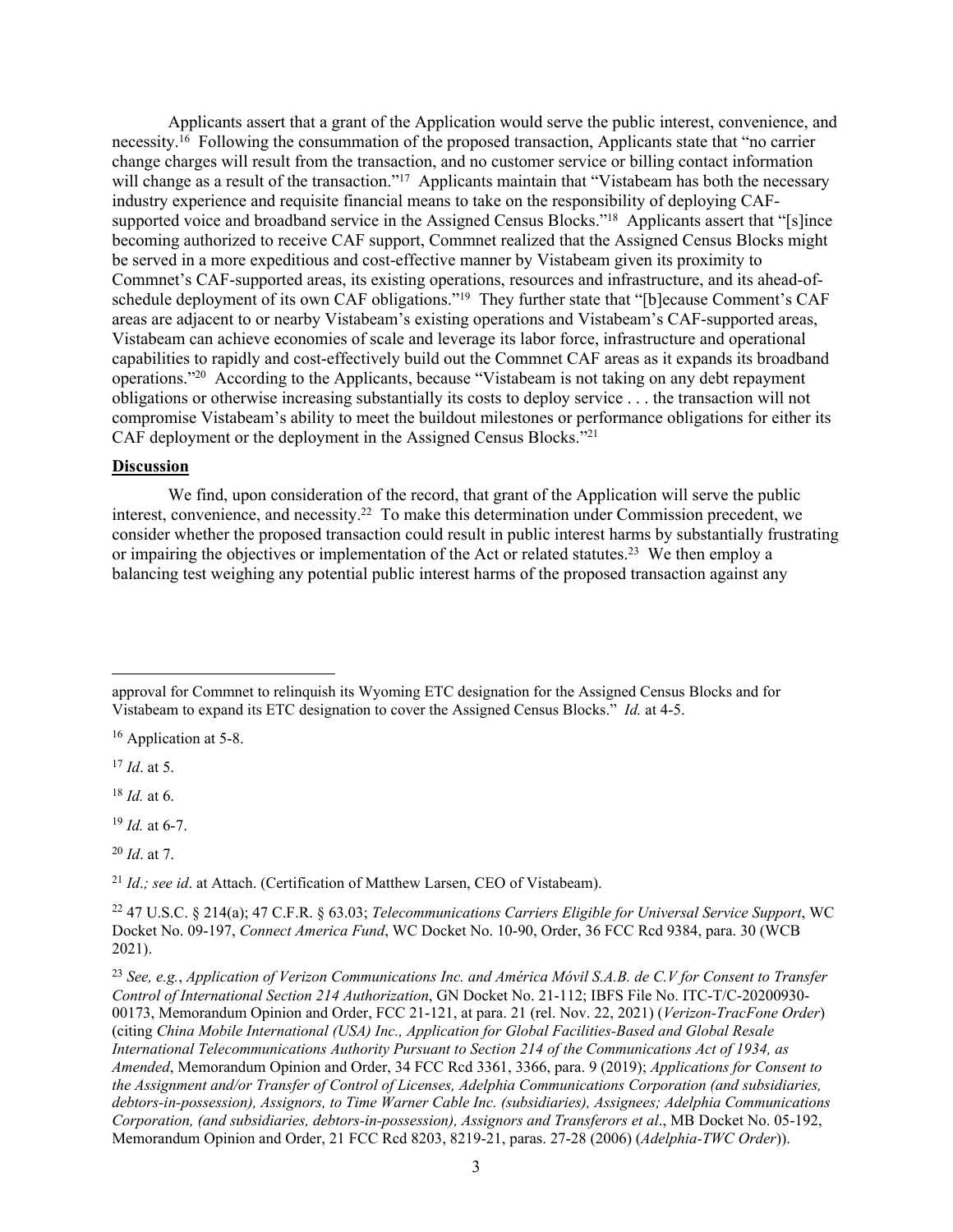potential public interest benefits.<sup>24</sup> The Applicants bear the burden of proving, by a preponderance of the evidence, that the proposed transaction, on balance, serves the public interest.<sup>25</sup>

We find that there are no potential public interest harms identified in the record. First, the proposed transaction likely will not adversely affect competition, and no commenter has raised other potential harms. Applicants state that, as proposed, "there will be no reduction in competitors in the Assigned Census Blocks [and] there will be no negative impact on competition in the communications market anywhere in the United States."<sup>26</sup> Further, Applicants state that the proposed transaction will be transparent to the customers of the Applicants, who will continue to be served pursuant to each Applicant's existing operations and existing terms and conditions, and therefore, we expect no harm to existing customers to result from the transaction.<sup>27</sup>

Second, Vistabeam certifies that it will meet all obligations associated with the receipt of CAF funding in the Assigned Census Blocks, $2<sup>8</sup>$  and we expect that the proposed transaction will not negatively impact these obligations. Indeed, Applicants have confirmed that "the transaction will not result in any adverse alteration to the buildout plans Commnet submitted to the Commission in order to be authorized to receive CAF funding,"<sup>29</sup> and that the proposed transaction will "not result in any harms to either company's existing customers and will accelerate Vistabeam's ongoing efforts to expand broadband service to unserved areas."<sup>30</sup> There is nothing in the record to indicate that Vistabeam is not qualified to efficiently manage the obligations associated with the CAF funding. Vistabeam is a rural broadband provider already receiving CAF support in Wyoming as an ETC and states that it "has expended CAF support funds in connection with deployment in its CAF-supported area, and expects to meet the 40 percent buildout milestone well ahead of the three-year milestone deadline."<sup>31</sup> Applicants have confirmed that following consummation of the proposed transaction, Vistabeam will continue to have the necessary managerial and operational expertise to meet the additional CAF commitments it acquires from Commnet.<sup>32</sup> Applicants further state that the proposed transaction will not compromise Vistabeam's support obligations through the assumption of debt.<sup>33</sup> In addition, Vistabeam will be subject to ongoing oversight and must comply with annual reporting and certification requirements.

We next consider whether the proposed transaction is likely to generate verifiable, transactionspecific public interest benefits.<sup>34</sup> Applicants must provide evidence of a claimed benefit to allow the

<sup>26</sup> Application at 8.

<sup>27</sup> *Id.* at 5.

<sup>28</sup> *Id.* at Attach., para. 5 (Certification of Matthew Larsen).

<sup>29</sup> *Id.* at 7.

<sup>30</sup> *Id*.

 $31$  *Id.* at 3-4, 6.

<sup>32</sup> *See* Application at 6; *see also id.* at Attach., para. 3 (Certification of Matthew Larsen).

<sup>33</sup> Application at 7. Vistabeam acknowledges that it will need to submit and have approved by USAC an irrevocable letter of credit and bankruptcy opinion letter for the Assigned Census Blocks. *Id.* at 5.

<sup>34</sup> *See AT&T/DIRECTV Order*, 30 FCC Rcd at 9237, para. 273-74.

<sup>24</sup> *See Verizon-TracFone Order* at para. 21 (citing *Applications of AT&T Inc. and DIRECTV for Consent to Assign or Transfer Control of Licenses and Authorizations*, MB Docket No. 14-90, Memorandum Opinion and Order, 30 FCC Rcd 9131, 9140, para. 18 (2015) (*AT&T-DIRECTV Order*) (further internal citations omitted).

<sup>25</sup> *See Verizon-TracFone Order* at para. 21 (citing *AT&T-DIRECTV Order*, 30 FCC Rcd at 9140, para. 18; *Adelphia-TWC Order*, 21 FCC Rcd at 8217, para. 23; *Application of EchoStar Communications Corp., General Motors Corp., and Hughes Electronics Corp., Transferors, and EchoStar Communications Corp., Transferee*, CS Docket No. 01- 348, Hearing Designation Order, 17 FCC Rcd 20559, 20574, para. 25 (2002) (*EchoStar-DIRECTV HDO*) (further internal citations omitted).